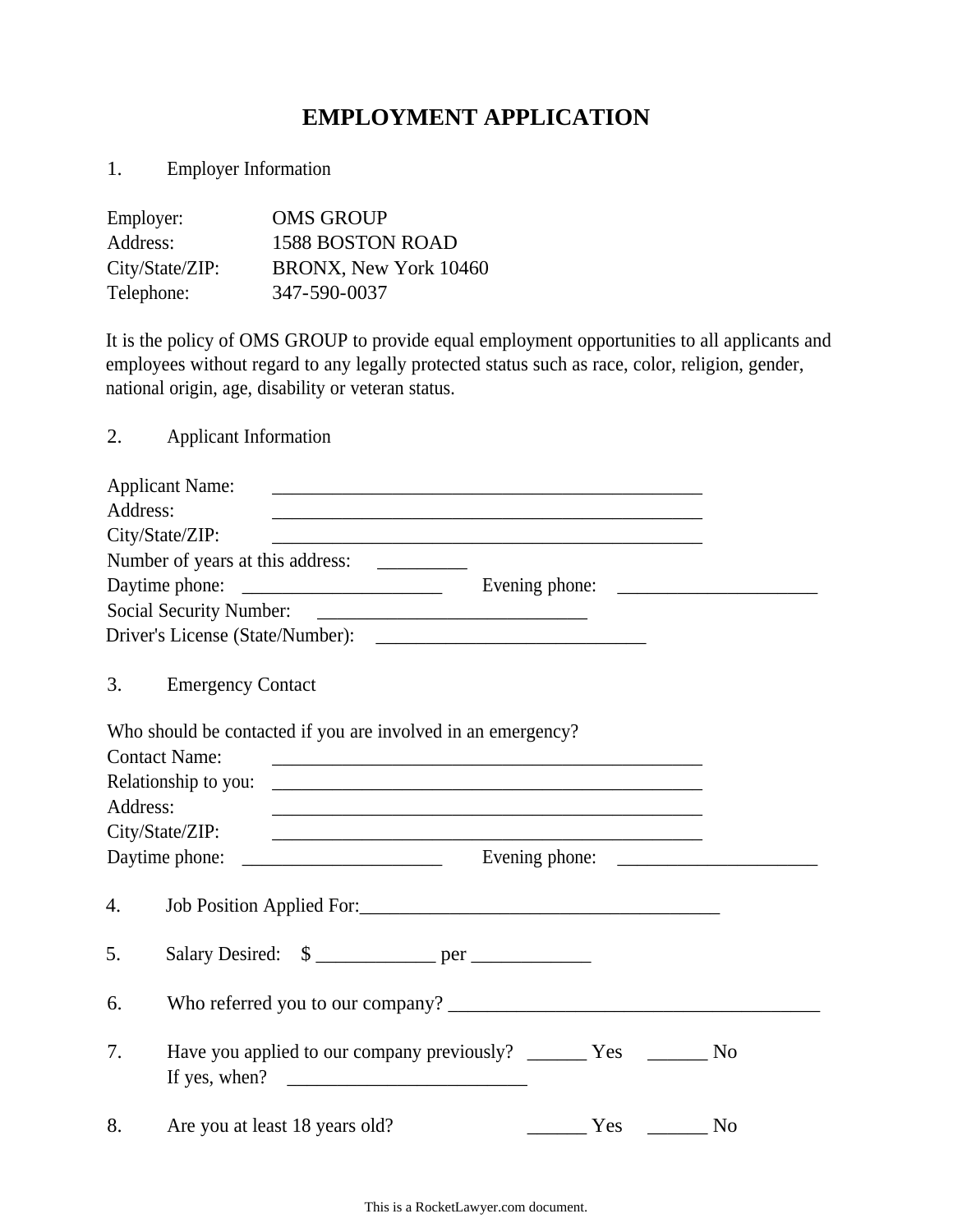| 9. | How will you get to work? |
|----|---------------------------|
|    |                           |

- If no, please state any limitations: 10. Are you willing to work any shift, including nights and weekends? \_\_\_\_\_ Yes \_\_\_\_\_ No
- 11. If applicable, are you available to work overtime? \_\_\_\_\_ Yes \_\_\_\_\_ No

\_\_\_\_\_\_\_\_\_\_\_\_\_\_\_\_\_\_\_\_\_\_\_\_\_\_\_\_\_\_\_\_\_\_\_\_

\_\_\_\_\_\_\_\_\_\_\_\_\_\_\_\_\_\_\_\_\_\_\_\_\_\_\_\_\_\_\_\_\_\_\_\_\_\_\_\_\_\_\_\_\_\_\_\_

- 12. If you are offered employment, when would you be available to begin work?
- 13. Are you legally eligible for employment in the United States? \_\_\_\_\_ Yes \_\_\_\_\_ No
- 14. Are you able to perform the essential functions of the job position with or without reasonable accommodation? \_\_\_\_\_\_\_ Yes \_\_\_\_\_\_\_\_ No

What reasonable accommodation, if any, would you require?

15. Have you ever been convicted of any crime, including traffic violations? Yes \_\_\_\_\_\_\_\_ NoIf yes, please describe:

\_\_\_\_\_\_\_\_\_\_\_\_\_\_\_\_\_\_\_\_\_\_\_\_\_\_\_\_\_\_\_\_\_\_\_\_\_\_\_\_\_\_\_\_\_\_\_\_

\_\_\_\_\_\_\_\_\_\_\_\_\_\_\_\_\_\_\_\_\_\_\_\_\_\_\_\_\_\_\_\_\_\_\_\_\_\_\_\_\_\_\_\_\_\_\_\_

## THE EXISTENCE OF A CRIMINAL RECORD DOES NOT CONSTITUTE AN AUTOMATIC BAR TO EMPLOYMENT UNLESS RELEVANT TO THE TYPE OF EMPLOYMENT.

#### 16. Applicant's Skills

Check those skills that you have. List any other skills that may be useful for the job you are seeking. Enter the number of years of experience, and circle the number which corresponds to your ability for each particular skill. (One represents poor ability, while five represents exceptional ability.)

|                                        |                                            |                     | Ability   |
|----------------------------------------|--------------------------------------------|---------------------|-----------|
|                                        |                                            |                     | <b>or</b> |
| <b>Skill</b>                           |                                            | Years of Experience | Rating    |
| $\begin{array}{c} \square \end{array}$ | <b>Typing</b>                              |                     | 12345     |
|                                        | Microsoft Office Suite (Word, Excel, etc.) |                     | 12345     |
| $\lceil$                               | Accounting/Bookkeeping                     |                     | 12345     |
| $\lceil$ $\rceil$                      | Answering telephones                       |                     | 12345     |
|                                        | Filing                                     |                     | 12345     |
|                                        | Customer service                           |                     | 12345     |
|                                        |                                            |                     | 12345     |
|                                        |                                            |                     | 12345     |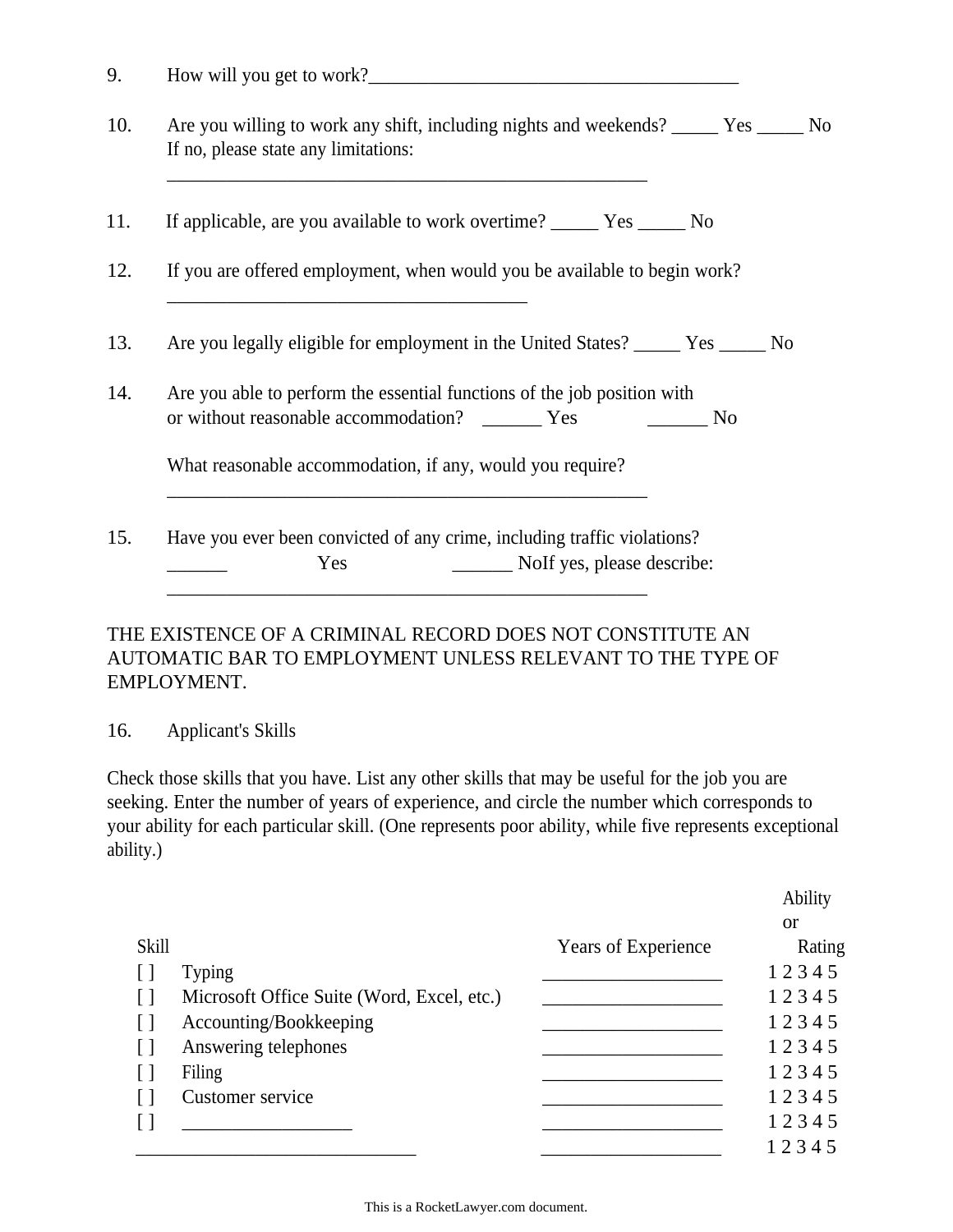# 17. Applicant Employment History

List your current or most recent employment first.

| <b>Employer Name:</b>                                                                                                                                                                                                                                |
|------------------------------------------------------------------------------------------------------------------------------------------------------------------------------------------------------------------------------------------------------|
| <b>Supervisor Name:</b>                                                                                                                                                                                                                              |
| Address:                                                                                                                                                                                                                                             |
| City/State/ZIP:                                                                                                                                                                                                                                      |
| <b>Job Duties:</b>                                                                                                                                                                                                                                   |
| Reason for Leaving:                                                                                                                                                                                                                                  |
|                                                                                                                                                                                                                                                      |
| <b>Employer Name:</b><br><u> 1989 - Johann John Stone, Amerikaansk politiker (</u>                                                                                                                                                                   |
| <b>Supervisor Name:</b>                                                                                                                                                                                                                              |
| Address:                                                                                                                                                                                                                                             |
| City/State/ZIP:                                                                                                                                                                                                                                      |
| <b>Job Duties:</b>                                                                                                                                                                                                                                   |
| Reason for Leaving:                                                                                                                                                                                                                                  |
| Dates of Employment (Month/Year):<br>the control of the control of the control of the control of the control of the control of                                                                                                                       |
| <b>Employer Name:</b><br><u> 1989 - Johann John Stone, mars et al. 1989 - John Stone, mars et al. 1989 - John Stone, mars et al. 1989 - Joh</u>                                                                                                      |
| <b>Supervisor Name:</b>                                                                                                                                                                                                                              |
| Address:                                                                                                                                                                                                                                             |
| City/State/ZIP:                                                                                                                                                                                                                                      |
| <b>Job Duties:</b><br>the control of the control of the control of the control of the control of the control of                                                                                                                                      |
| Reason for Leaving:<br>the control of the control of the control of the control of the control of the control of the control of the control of the control of the control of the control of the control of the control of the control of the control |
| Dates of Employment (Month/Year):                                                                                                                                                                                                                    |
| 18.<br><b>Applicant's Education and Training</b>                                                                                                                                                                                                     |
| College/University Name and Address                                                                                                                                                                                                                  |
|                                                                                                                                                                                                                                                      |
| High School/GED Name and Address                                                                                                                                                                                                                     |
| ______ Yes _______ No                                                                                                                                                                                                                                |
| Other Training (graduate, technical, vocational):                                                                                                                                                                                                    |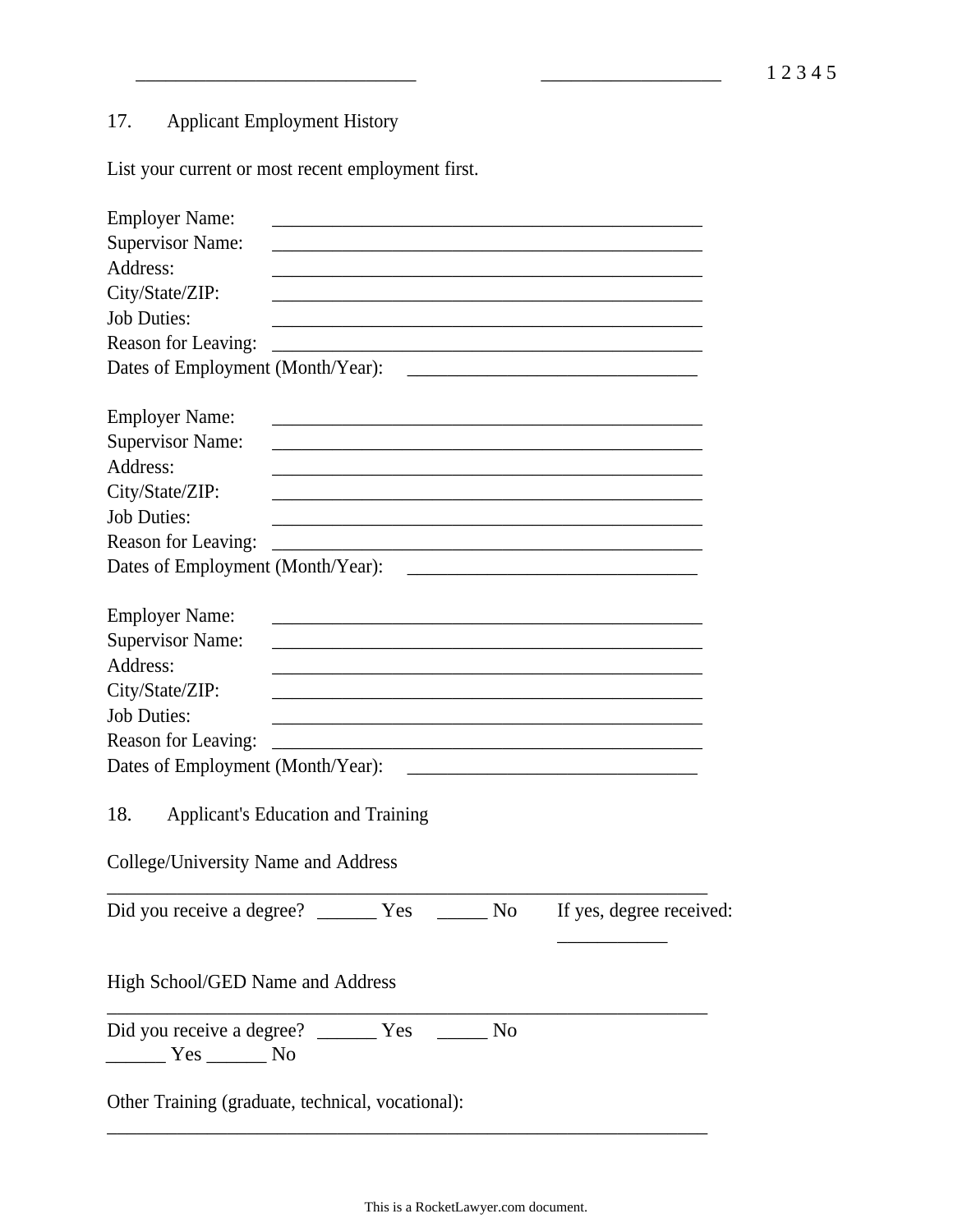Awards, Honors, Special Achievements:

| <b>Military Service:</b>     |                |
|------------------------------|----------------|
| Yes                          | N <sub>0</sub> |
| Branch:                      |                |
| <b>Specialized Training:</b> |                |

\_\_\_\_\_\_\_\_\_\_\_\_\_\_\_\_\_\_\_\_\_\_\_\_\_\_\_\_\_\_\_\_\_\_\_\_\_\_\_\_\_\_\_\_\_\_\_\_\_\_\_\_\_\_\_\_\_\_\_\_

19. References

List any two people who would be willing to provide a reference for you.

| Name:           |  |  |  |
|-----------------|--|--|--|
| Address:        |  |  |  |
| City/State/ZIP: |  |  |  |
| Telephone:      |  |  |  |
| Relationship:   |  |  |  |
| Name:           |  |  |  |
| Address:        |  |  |  |
| City/State/ZIP: |  |  |  |
| Telephone:      |  |  |  |
| Relationship:   |  |  |  |

20. Please provide any other information that you believe should be considered:

\_\_\_\_\_\_\_\_\_\_\_\_\_\_\_\_\_\_\_\_\_\_\_\_\_\_\_\_\_\_\_\_\_\_\_\_\_\_\_\_\_\_\_\_\_\_\_\_\_\_\_\_\_\_\_\_\_\_\_\_

\_\_\_\_\_\_\_\_\_\_\_\_\_\_\_\_\_\_\_\_\_\_\_\_\_\_\_\_\_\_\_\_\_\_\_\_\_\_\_\_\_\_\_\_\_\_\_\_\_\_\_\_\_\_\_\_\_\_\_\_